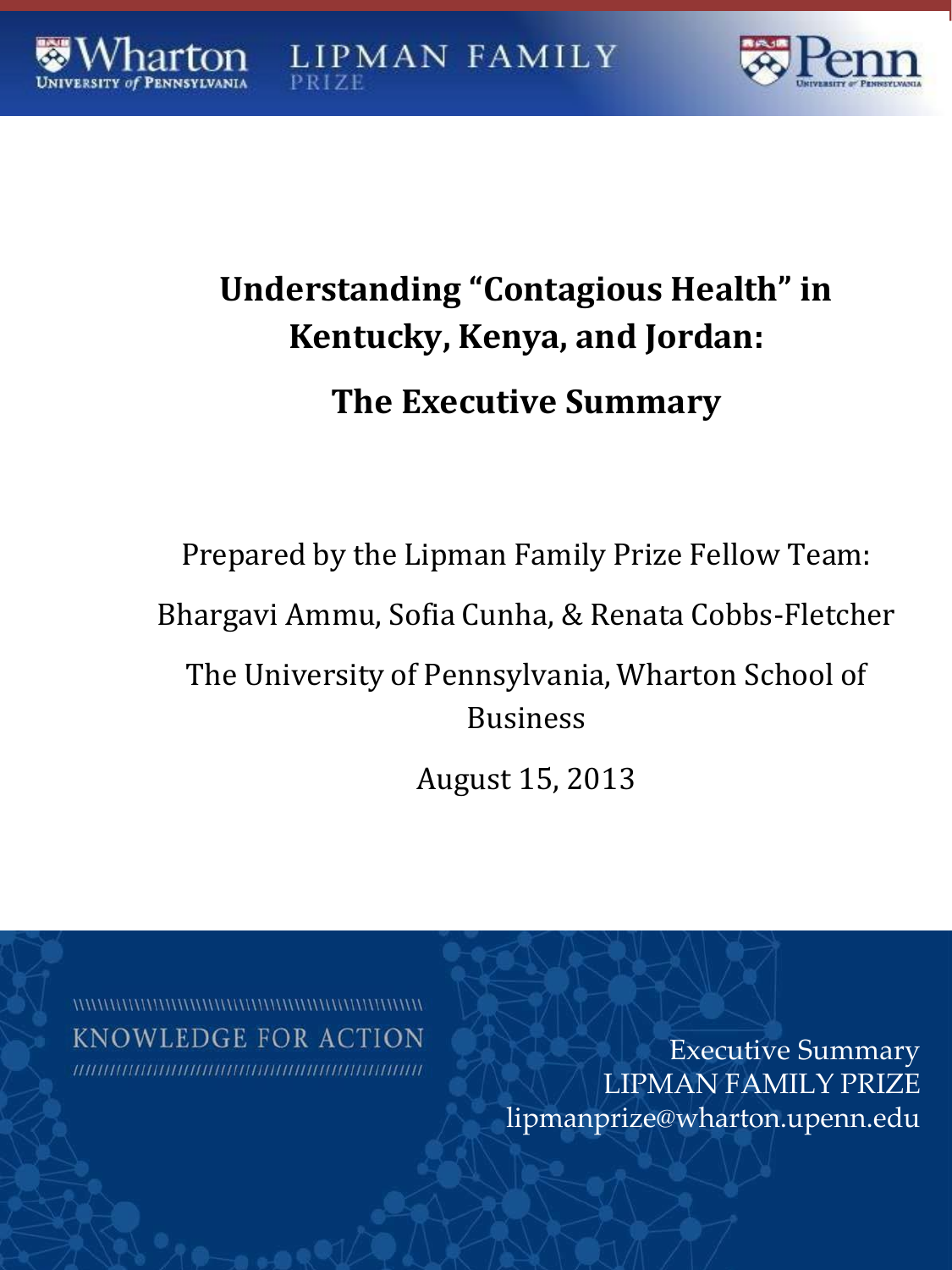### **EXECUTIVE SUMMARY**

#### **Overview**

It is a warm, sunny spring day in Pineville, KY. A palpable "buzz" of excitement is in the air as the community prepares for the annual Mountain Laurel Festival. Amidst the flurry, a local woman sits in the Subway sandwich shop, eager to share her experience with the Microclinic International (MCI) program as both a program participant and a local program board member. It is clear that the MCI program has impacted her entire family. Not only did she lose weight and improve her own health, but her participation trickled down to affect her family. When she asks her eleven-year-old granddaughter to grab drinks, her granddaughter returns with waters instead of soda. She feels better about herself and is somewhat of a one-woman crusader in spreading contagious health throughout her community. This anecdote aptly highlights MCI's "contagion effect," demonstrating how the model brings about positive changes in attitudes and behaviors related to health outcomes.

Microclinic International (MCI) is a non-profit organization that is revolutionizing how chronic diseases are prevented and managed around the world. Building on epidemiological evidence that suggests healthy behaviors are transmittable across social networks, the Microclinic strategy leverages human relationships and networks to address both non-infectious and infectious disease epidemics such as diabetes, heart disease, obesity, and HIV/AIDS. This network uses human connections and communities to realize positive behavioral changes in individuals and communities related to their health and wellbeing. To date, over 1500 "Microclinics," which are small groups of individuals who join together and engage in related activities in their efforts, have been established across three continents (Microclinic International, 2013).

**MCI has received numerous awards from organizations such as the World Diabetes Foundation, the International Diabetes Federation, Google, TED Fellows program, UC Berkeley Big Ideas, the Strauss Foundation, the Mulago Foundation, the Rainer Arnhold Fellows program, PopTech, Opportunity Collaboration, the Cordes Fellows Program, the Clinton Global Initiative University, the Blum Center for Developing Economies at UC Berkeley, the Deshpande Foundation, Humana Inc, and the DoSomething Award. Former World Bank President A.W. Clausen started the MCI Clausen Fellowship program, which enables top university graduates and students to get exposed to MCI's programs.**

#### **Purpose and Audience**

Most recently, MCI was selected in the spring of 2013 as one of three finalists for The Barry & Marie Lipman Family Prize, an annual global prize housed at the Wharton Leadership Program at the University of Pennsylvania. This case study, written by Lipman Family Prize Fellows, all of who are May 2013 graduates of three graduate and undergraduate schools at the University of Pennsylvania, highlights MC's innovative model.<sup>1</sup> The purpose of this case study is to:

<sup>1</sup> Please see Appendix A for more information on the Fellow team and the Lipman Family Prize.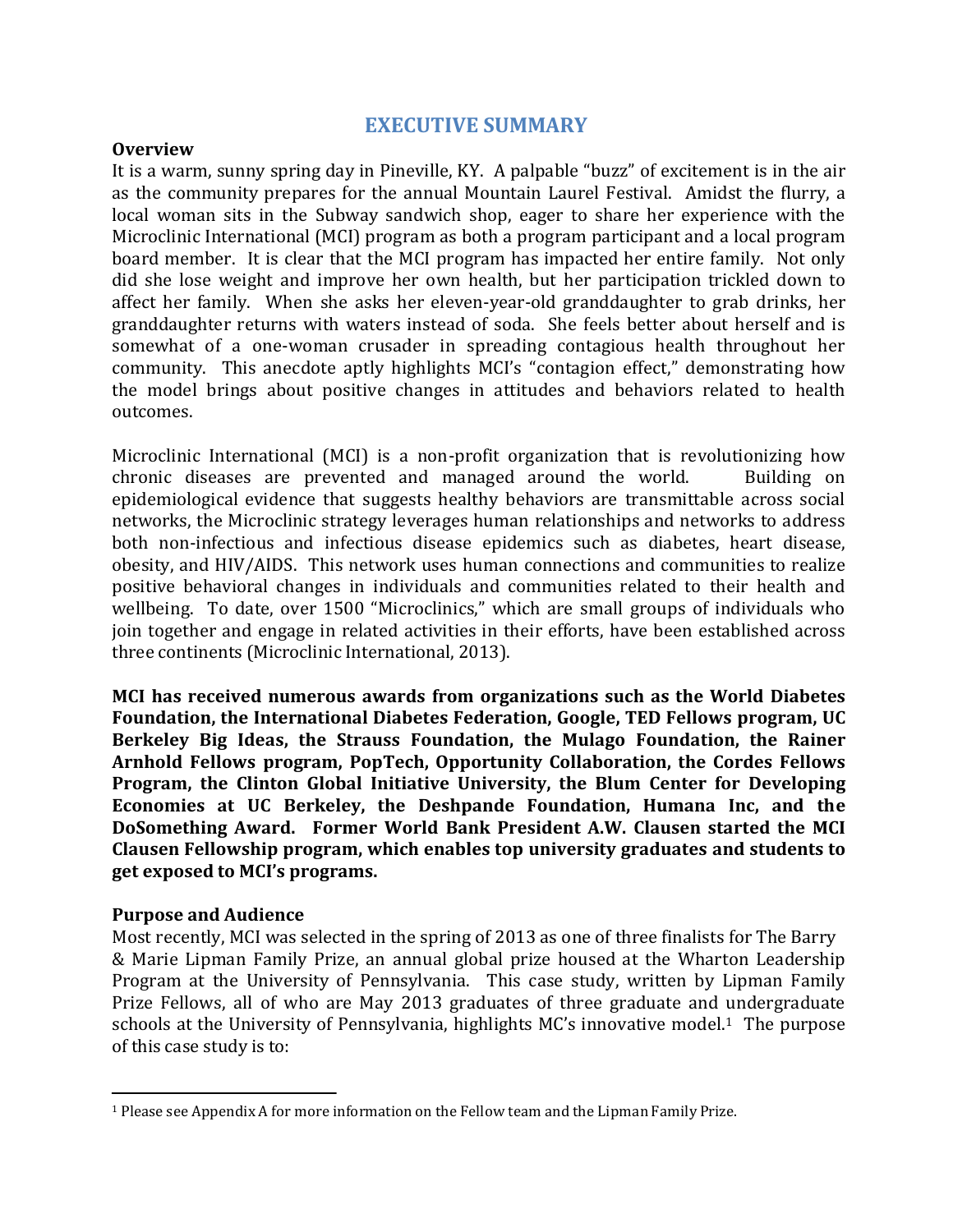- 1. Capture the field experiences of MCI in order to develop a document that provides a rich, clear, and impactful narrative of MCI's innovative work.
- 2. Produce a learning document that can be understood, shared, and appreciated by multiple stakeholders.
- 3. Highlight MCI's impact and transferability across various contexts and locations, as well as its scaling potential and future plans.

The study is intended for the following stakeholders:

- 1. **Use by MCI and its partners and potential funders** as a consultative product intended to increase and enhance the organization's visibility, sustainability, and growth. The case is also intended to educate the broader community about MCI's work and impact.
- 2. **Use by The Lipman Family Prize, the Wharton Leadership Program, and their partners** as a tool to build institutional knowledge about the work of MCI and other Lipman Prize finalists, with the aim to spotlight their work. It will also foster student learning for the Lipman Family Prize Fellows.

# **Methodological Context**

The methodology implemented in this study is the case study qualitative research approach, as described by Joseph Maxwell (2005). There are several strengths associated with conducting qualitative research studies, many related to the inductive nature of the research (Maxwell, 2005). A case study is a particular qualitative research methodology in which researchers explore a single subject in depth by collecting data from multiple sources (Creswell, 2007). Ranging from explanatory, to exploratory, to descriptive, the case study approach is appropriate when researchers establish clearly identified cases and seek to augment understanding around them (Creswell, 2007).

Ethnographic methods best fit the needs of this study, since they allow for the use of many data collection methods in order to study a single circumstance (Goulding, 2005). As such, data were collected from the following sources:

- 1. Review of available literature around MCI's work through existing public materials (MCI website, Lipman Family Prize application, funder websites, and other relevant literature).
- 2. Telephone interviews and electronic surveys with six key MCI staff members working across three regions in various roles:
	- a. Program Founder & CEO
	- b. Chief Operating Officer and Senior Executive Vice President of Program Management
	- c. Senior Vice President of Strategic Development
	- d. Senior Vice President of Special Projects
	- e. Jordan Program Manager
	- f. Kentucky Program Manager
- 3. In depth, on-site field visits to MCI Kentucky, which allowed for the collection of field notes, additional staff interviews, and participant and partner interviews:
	- a. Director, Bell County Health Department
	- b. Participant, Microclinic Cycles 1 & 3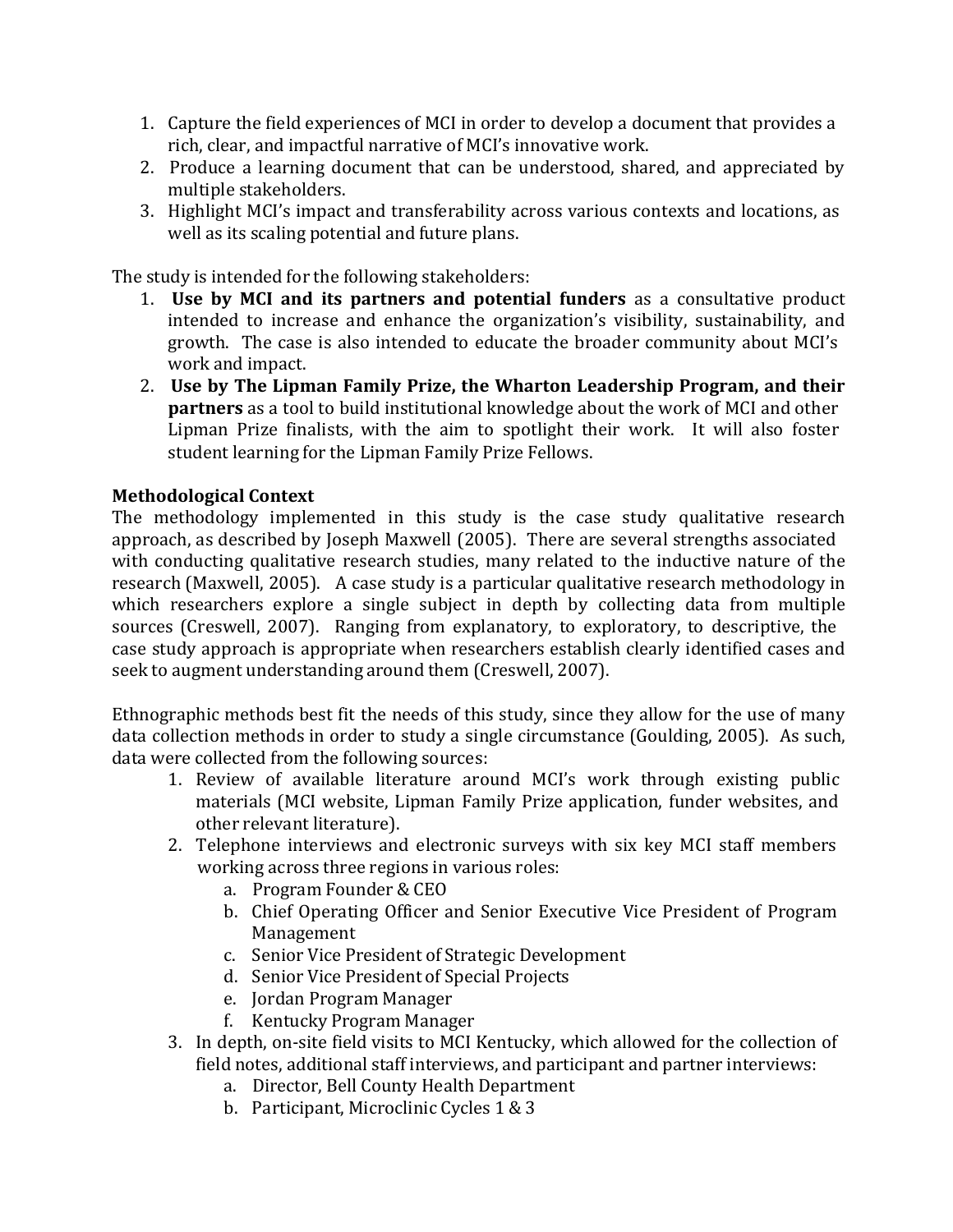- c. Participant, Microclinic Cycle 2
- d. Board Member, Team Up 4 Health
- e. Staff, Team Up 4 Health
- f. Participant, Microclinic Cycle 3 and Board Member, Team Up 4 Health
- g. Director, Cumberland Valley District Health Department

After a review of literature, the Fellows developed questions for interview instruments collaboratively with MCI staff. Interviews are a vital part of qualitative research, as they ensure that multiple perspectives are reflected in the case study (Hammersely & Atkinson, 2009). Additionally, qualitative research is an iterative process, and while in the field, Fellows adjusted interview questions based on context and geographic location. In addition to the creation of interview instruments, Fellows also took field notes during site visits. Field notes and participant observations are consistent with ethnographic research methods (Goulding, 2005; Creswell, 2007), and thus are an important tool for researchers conducting qualitative research studies.

As part of the data analysis process, Fellows met at the end of each day to discuss interviews, identify themes that arose from data, and highlight other relevant information. While the researchers already developed certain a priori codes, they also employed inductive coding for themes during data analysis. According to David Thomas (2003), inductive coding allows qualitative researchers to analyze data in a straightforward way; it lets the research establish themes that are inherent in the raw data. As such, inductive coding has fewer restraints than more traditional methodologies (Thomas, 2003). Following field work, Fellows then organized their data by theme in a series of data analysis sessions, which were guided by the case study specific data analysis process highlighted by Creswell (2007), which included performing a holistic analysis of the entire case featuring a deep analysis of themes.

# **Findings and Recommendations**

After careful research and extensive fieldwork, the Fellow team identified several key areas that demonstrated MCI's success. The Fellow team found that:

- 1. The MC model leverages social networks to educate populations and spread healthy behaviors. Social networking and positive health are "contagious" and the use of social relationships and networks must be leveraged in new and positive ways.
- 2. MCI engages with local community members to understand their needs, and collaborates with governmental, public, and private sector organizations.
- 3. One of the greatest successes of MCI's initiatives is the ability to integrate healthy habits through a community-based approach that harnesses the power of organically functioning social networks.
- 4. MCI tackles issues related to access specifically in KY by opening a community garden, working to support the construction of fitness parks, and expanding to more rural areas.

In addition to these findings, the Fellow team offers the following recommendations as MCI continues its impactful and innovative work in Kentucky: